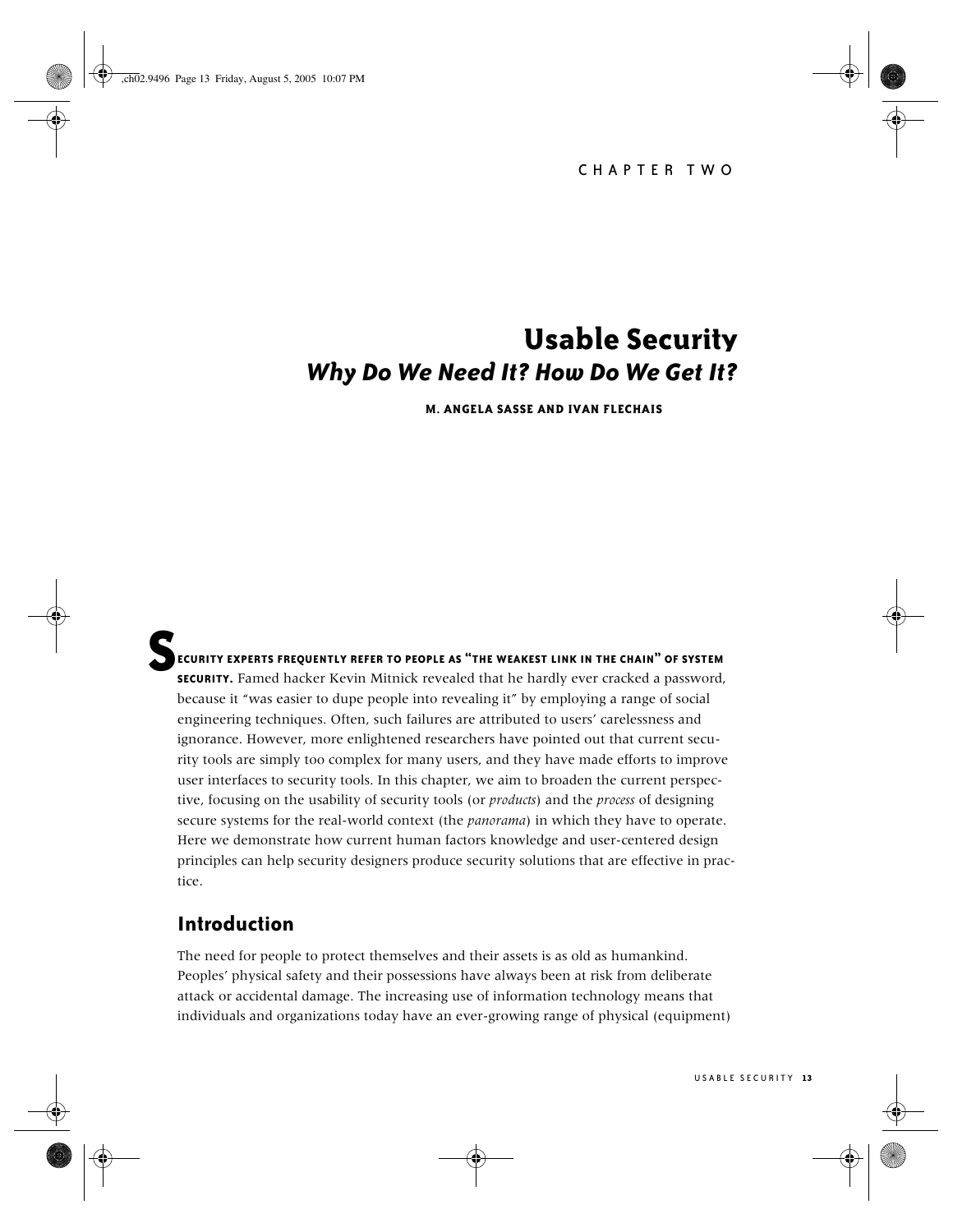and electronic (data) assets that are at risk. To meet the increasing demand for security, the IT industry has developed a plethora of security mechanisms that can be used to make attacks significantly more difficult or to mitigate their consequences.

A series of surveys has shown that—despite ever-increasing spending on security products—the number of businesses suffering security breaches is increasing rapidly. According to the United Kingdom's Department of Trade and Industry's Information Security Breaches Surveys,1 32% of UK businesses surveyed in 1998 suffered a security incident, rising to 44% in 2000 and 74% in 2002, and reaching a massive 94% in 2004. The 2004 CSI/FBI Computer Crime and Security Survey<sup>2</sup> reports that U.S. companies spend between \$100 and \$500 per employee per annum on security. But purchasing and deploying security products does not automatically lead to improved security. Many users do not bother with security mechanisms, such as virus checkers or email encryption, or do not use them correctly. Security products are often ineffective because users do not behave in the way necessary for security mechanisms to be effective. For example, users disclose their passwords, fail to encrypt confidential messages, and switch virus checkers off. Why? Because most users today:

- Have problems using security tools correctly (for an example, see the classic paper on PGP by Whitten and Tygar, reprinted in Chapter 34 of this volume), or
- Do not understand the importance of data, software, and systems for their organization, or
- Do not believe that the assets are at risk (i.e., that they would be attacked), or
- Do not understand that their behavior puts assets at risk

Whitten and Tygar have identified a "weakest link property," stating that attackers need to exploit only a single error. Frequently human frailty provides this error: humans are invariably described as the "weakest link" in the security chain. But until recently, the human factor in security has been neglected both by developers of security technology, and by those responsible for organizational security. Kevin Mitnick3 points out that to date, attackers have paid more attention to the human element in security than security designers have, and they have managed to exploit this advantage prodigiously.

The aim of this chapter is to show how human factors knowledge and user-centered design principles can be employed to design secure systems that are workable in practice and prevent users from being the "weakest link." We view secure systems as sociotechnical systems; thus, we are not just concerned with improving the usability of security mechanisms for individual users: our aim is to improve the effectiveness of security, and reduce the human and financial cost of operating it.

- 1 Department of Trade and Industry, *Information Security Breaches Survey* (2004); *http://www.securitysurvey.gov.uk/*.
- 2 Ninth Annual CSI/FBI Survey on Computer Crime and Security (2004); *http://www.gocsi.com/.*
- 3 Kevin D. Mitnick and William L. Simon, *The Art of Deception: Controlling the Human Element of Security* (New York: John Wiley & Sons Inc., 2003).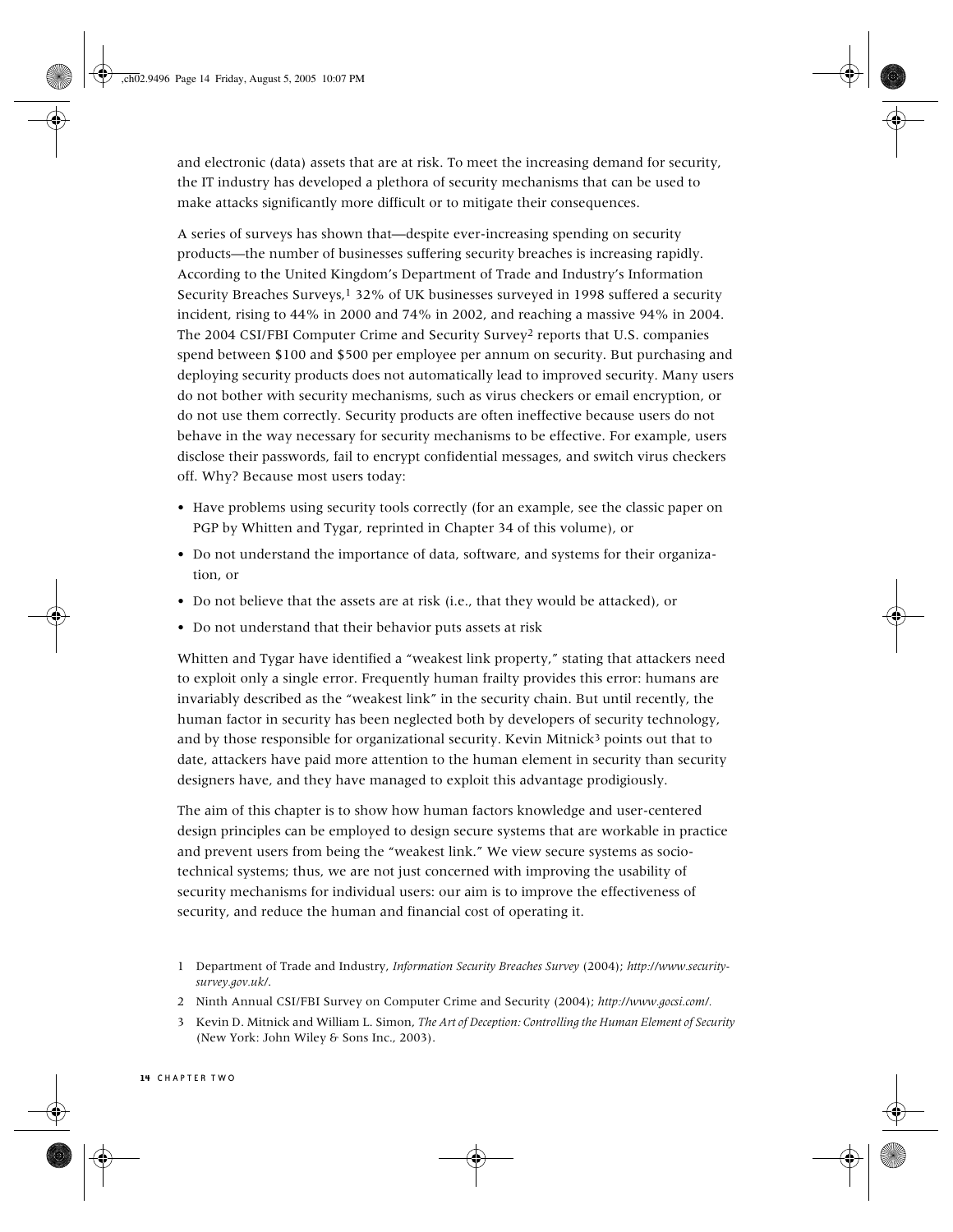Security of any sociotechnical system is the result of three distinct elements: product, process, and panorama.

#### *Product*

What do current security policies and mechanisms require from the different stakeholders? Is the physical and mental workload that a mechanism requires from individual users acceptable? Is the behavior required from users acceptable? What is the cost of operating a specific mechanism for the organization, in both human and financial terms?

Currently, we have a relatively small set of general security mechanisms, and general policies that mandate user behavior when operating those mechanisms. Usable security requires a wider range of security policies and mechanisms, which can be configured to match the security requirements and capabilities of different users and different organizations.

#### *Process*

How are security decisions made? Currently, security is seen to be the responsibility of security experts. During the system development process, security is frequently treated as a nonfunctional requirement, and is not addressed until functionality has been developed. We argue that the organization's security requirements need to be determined at the beginning of the design process, and that the development of security mechanisms should be an integral part of design and development of the system, rather than being "added on." When deciding on a security mechanism, the implications for individual users (workload, behavior, workflow) need to be considered.

Usability and security are often seen as competing design goals. But in practice, security mechanisms have to be usable to be effective—mechanisms that are not employed in practice, or that are used incorrectly, provide little or no protection. To identify appropriate policies and usable mechanisms, all stakeholders have to be represented in the process of designing and reviewing secure systems.

#### *Panorama*

What is the context in which security is operated? Even a very usable security mechanism is likely to create extra work from the users' point of view. It is human nature to look for shortcuts and workarounds, especially when users do not understand why their behavior compromises security. User education and training have a role to play, but changing individuals' behavior requires motivation and persuasion, especially when the users' own assets are not at risk. A positive security culture, based on a shared understanding of the importance of security for the organization's business, is the key to achieving desired behavior. Effective and usable security requires effort beyond the design of user interfaces to security tools, specifically:

• *Security training in operating security mechanisms correctly*. Effective security training goes beyond instruction: it includes monitoring and feedback. Monitoring of security performance is an ongoing activity; action needs to be taken when policies are breached. For instance, mechanisms that are too difficult to operate need to be redesigned, or sanctions need to be carried out against users who refuse to comply.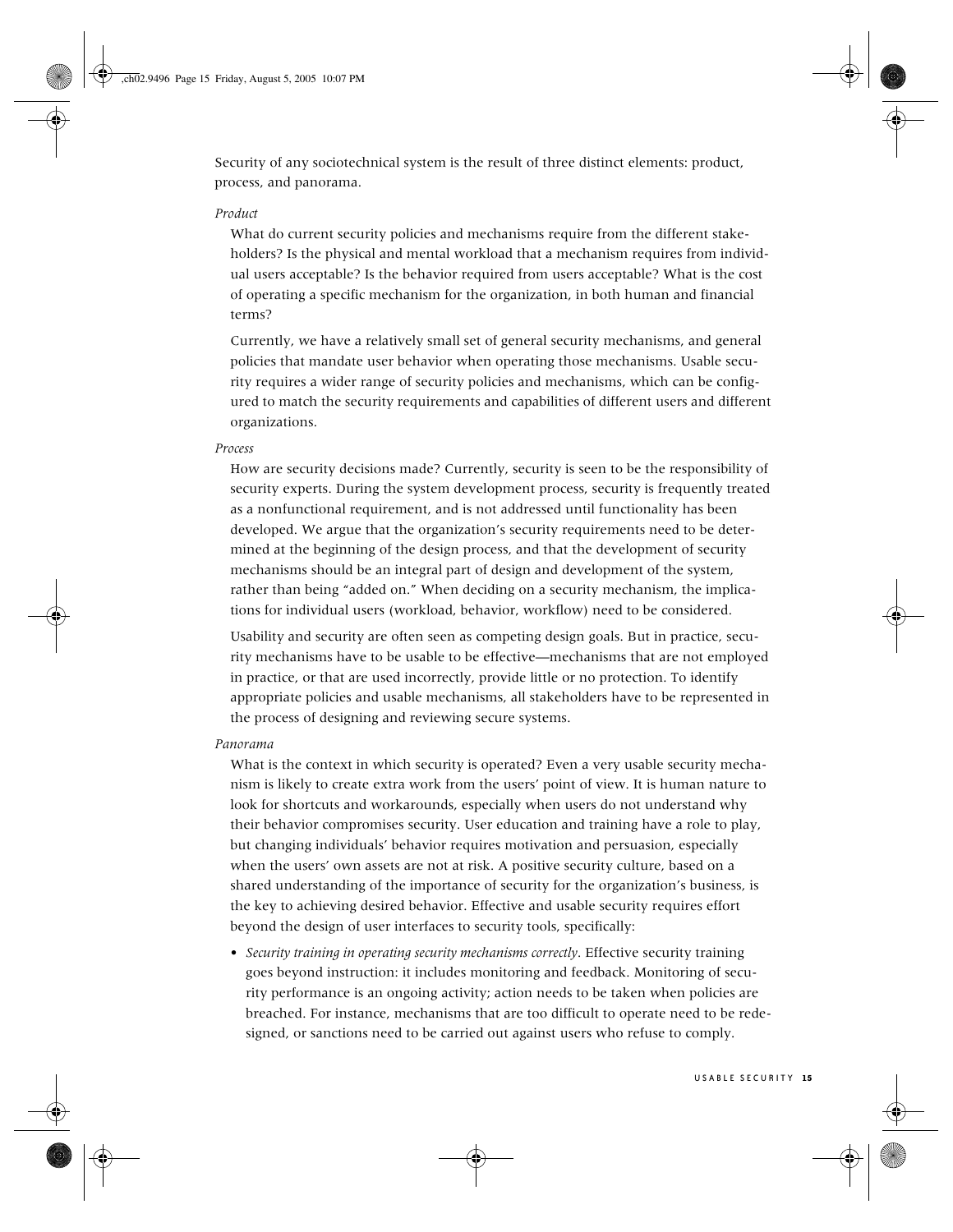- *Security education*. Users' motivation to comply is based on understanding why their behavior can put organizational assets at risk. Education needs to instill personal and collective responsibility in users, but also in security designers, administrators, and decision makers.
- *Political, ethical, legal, and economic constraints surrounding the system*. Currently, decision making on security is largely driven by technical considerations (e.g., security mechanisms are selected according to technical performance). However, other requirements may conflict with or override technical performance.

In this chapter, we explore each of these points in more depth. As stated at the outset, our aim is to broaden the view of what is involved in building usable secure systems. At this point in time, we cannot offer a blueprint for building such systems, but we identify relevant knowledge and techniques that designers who aim to design systems that are secure in practice will find helpful.

# **Product: Human Factors, Policies, and Security Mechanisms**

It is unfortunate that usability and security are often seen as competing design goals in security, because only mechanisms that are used, and used correctly, can offer the protection intended by the security designer. As Bruce Tognazzini points out in Chapter 3, a secure system needs to be actually, not theoretically, secure. When users fail to comply with the behavior required by a secure system, security will not work as intended. Users fail to show the required behavior for one of the following two reasons:

- They are unable to behave as required
- They do not want to behave in the way required

#### **Impossible Demands**

The current situation with computer passwords provides a good example of the first case: most users today find it impossible to comply with standard policies governing the use of computer passwords (see Chapter 7 in this volume). Remembering a single, frequently used password is a perfectly manageable task for most users. But most users today have many knowledge-based authentication items to deal with. We have multiple and frequently changed passwords in the work context, in addition to passwords and personal identification numbers (PINs) outside work, some of which are used infrequently or require regular change. The limitations of human memory make it impossible for most users to cope with the memory performance this requires.4 As a result, users behave in ways forbidden by most security policies:

4 M. Angela Sasse, Sacha Brostoff, and Dirk Weirich, "Transforming the 'weakest link': a humancomputer interaction approach to usable and effective security," *BT Technology Journal 2001* 19, 122–131.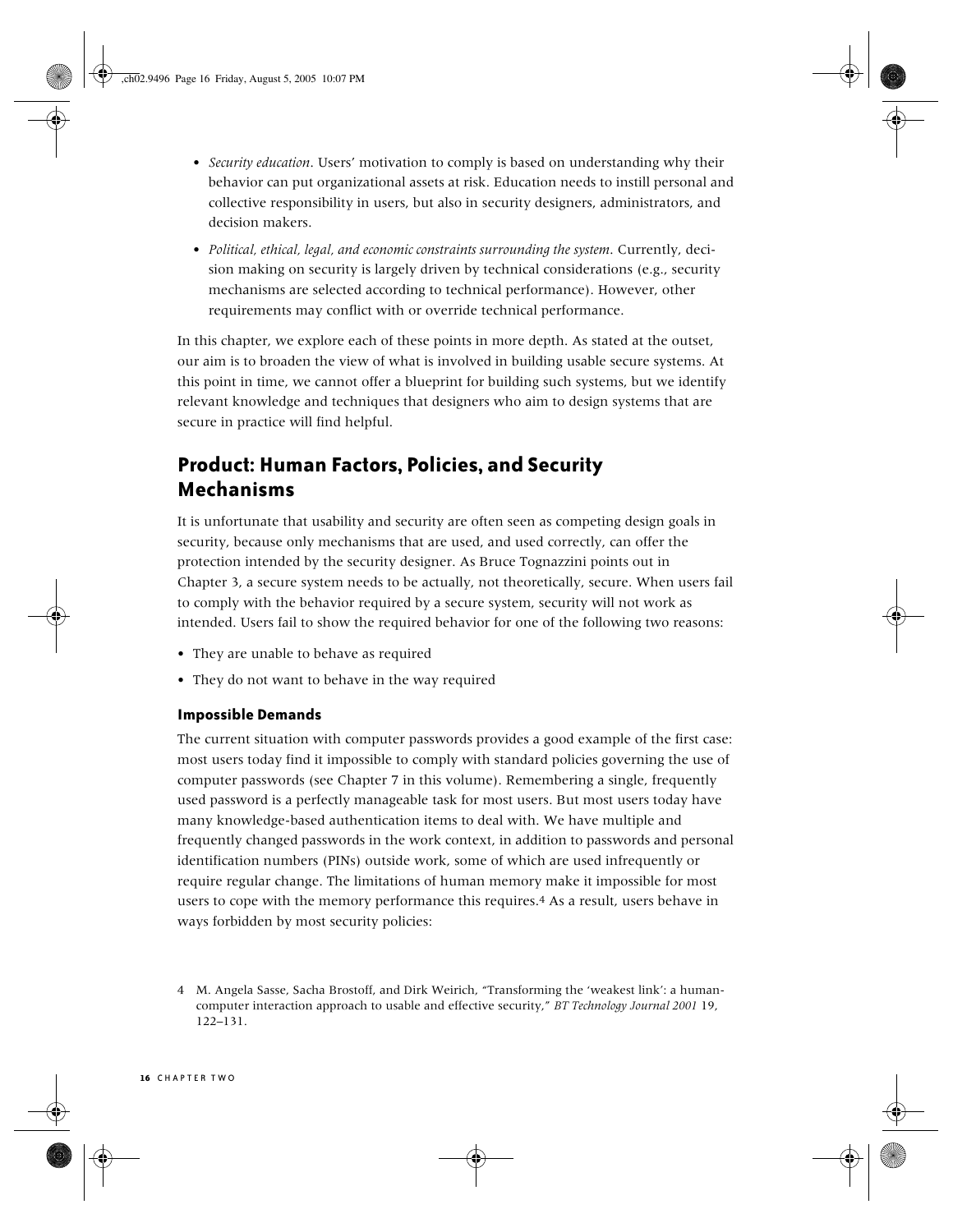• *Users write passwords down*. Externalizing items we have to remember is the most common way of dealing with memory problems. In office environments, users stick notes with passwords onto their screens, or maintain a list of current passwords on the nearest whiteboard.

Similarly, many bank customers write their PINs on their cards. A less common remedy is to write or scratch the PIN on the ATM or its surroundings.

### ANECDOTAL EVIDENCE

• A reality TV show set in a police station in the UK featured a whiteboard behind a PC used to log the movement of prisoners with a prominent reminder:

"The password is*custody*."

- The customer relations manager of a UK building society received irate phone calls after a major re-branding exercise, in which ATMs and the surrounding environments had been restyled. The customers did not object to the new corporate color scheme, but rather, to the fact that the panels and surroundings onto which they had written or scratched their PINs had been replaced, and as a result they were unable to withdraw cash.
- *Users share passwords with other users*. Another common way of preventing loss of data due to the vagaries of human memory is by sharing the information widely, so if you cannot remember the password, you are likely to find a colleague who can.
- *Users choose passwords that are memorable but not secure* (when the mechanism allows this).5 Many users choose passwords or PINs that are memorable but easy to crack (names of spouses or favorite sports stars, birth dates, 1234, 8888).

The standard password mechanism is cheap to implement and—once recalled—executed quickly. But in the preceding examples, users are knowingly breaking the rules, and the examples give a feeling for the despair that the ever-growing number of passwords and PINs induces in many users. A key human factors principle is not to impose unreasonable demands on users; in fact, designers should minimize the physical and, especially, the mental workload that a system creates for the user.

5 Sacha Brostoff and Angela M. Sasse, "Ten strikes and you're out: increasing the number of login attempts can improve password usability," CHI Workshop on Human-Computer Interaction and Security Systems (Apr. 1–6, 2003, Ft. Lauderdale, FL).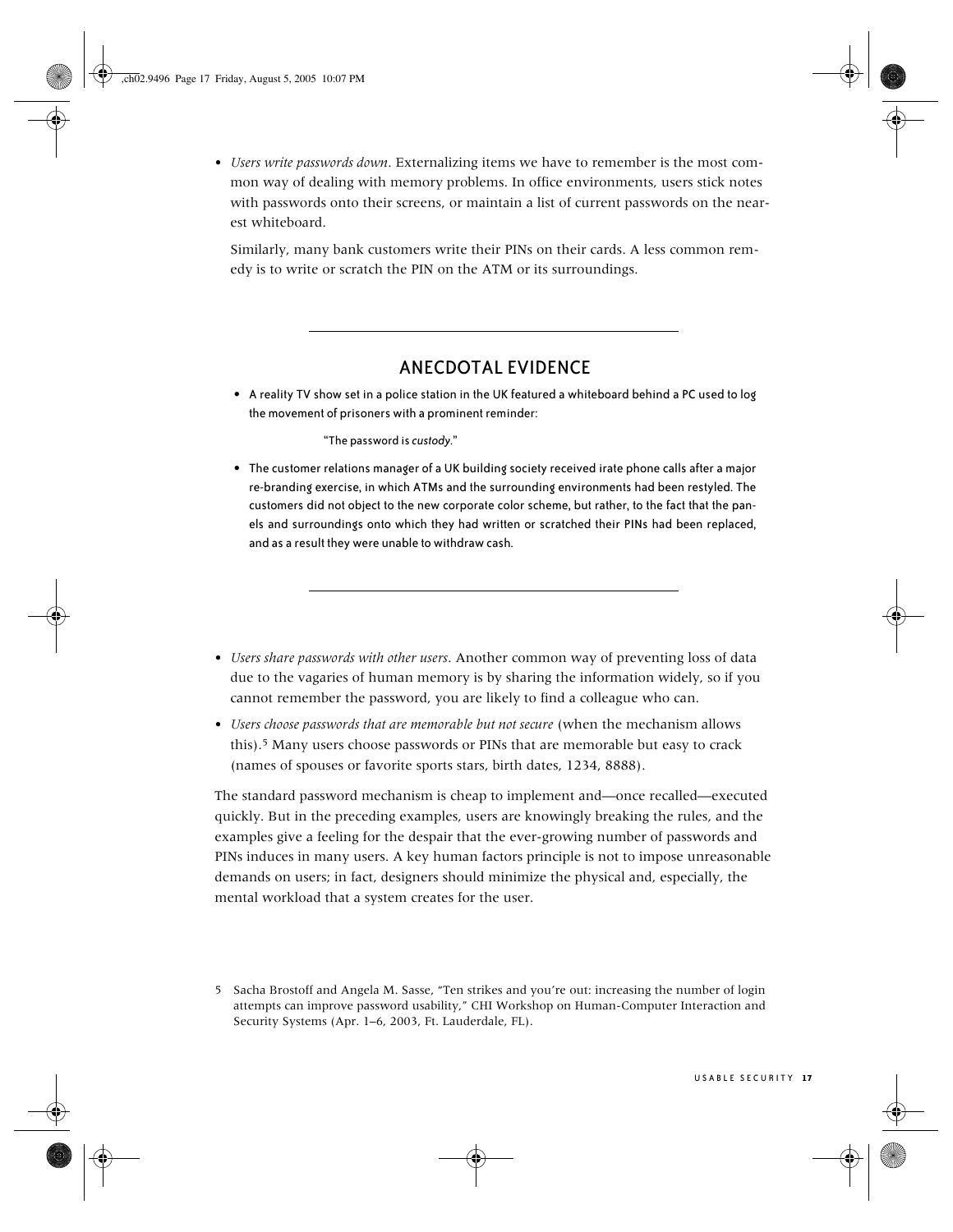Frequently used passwords—that is, passwords used on a daily basis—are not a problem for the average user in an office context. Infrequently used passwords and PINs, however, can create significant problems—for instance, many people withdrawing money once a week have problems recalling a PIN. There are a number of ways in which the memory demands of passwords and PINs can be reduced:

- *Provide mechanisms that require users to recognize items rather than recall them*. Recognition is an easier memory task than recollection, and designers of graphical user interfaces (GUIs) have applied this principle for decades now. Recognition of images6, 7 has already been used for security mechanisms; but even text-based challenge-response mechanisms (see Chapter 8) and associative passwords<sup>8</sup> can offer improvements over the unaided recall that current passwords require.
- *Keep the number of password changes to a minimum*. Login failures increase sharply after password changes9, 10 because the new item competes with the old one.
- *Provide mechanisms that are forgiving*. Current password and PIN mechanisms require the item to be recalled and entered 100% correctly. Brostoff and Sasse found11 that users do not completely forget passwords. Most of the time they confuse them with other passwords, do not recall them 100% correctly, or mistype them on entry. This means that given a larger number of attempts, most users will eventually log in successfully. They report that when the standard limitation of three attempts was removed, the number of successful logins increased from 53% to 93% within nine attempts. Not having to reset a password saves users considerable time and effort—the time, effort, and possible embarrassment involved in contacting a system administrator or help desk, and having to think of, and memorize, a new password. From the organization's point of view, a 40% reduction of resets saves considerably in system administrator or help desk time.

As mentioned previously, usability and security are often seen as competing goals. Security experts are often inclined to reject proposals for improving usability (such as the ones listed earlier) because the help given to users might help an attacker. There is a tendency to discount more usable mechanisms because they may introduce an additional vulnerability or increase risk. For example, changing passwords less frequently means that a compromised password may be used longer. However, we would argue that a

- 6 Rachna Dhamija and Adrian Perrig, "Deja Vu: A User Study. Using Images for Authentication." *Proceedings of the 9th USENIX Security Symposium* (Aug. 2000, Denver, CO).
- 7 *Passfaces* (2004); *http://www.realuser.com/cgi-bin/ru.exe/\_/homepages/index.htm.*
- 8 Moshe Zviran and William J. Haga, "Cognitive Passwords: The Key to Easy Access Control." *Computer and Security*, 9:8, 1990, 723–736.
- 9 Brostoff and Sasse, 2003.
- 10 Sasse, Brostoff, and Weirich.
- 11 Sacha Brostoff and Angela M. Sasse, "Are Passfaces More Usable Than Passwords? A Field Trial Investigation," People and Computers XIV—Usability or Else! *Proceedings of HCI 2000* (Sept. 5–8, 2000, Sunderland, UK), 405–424.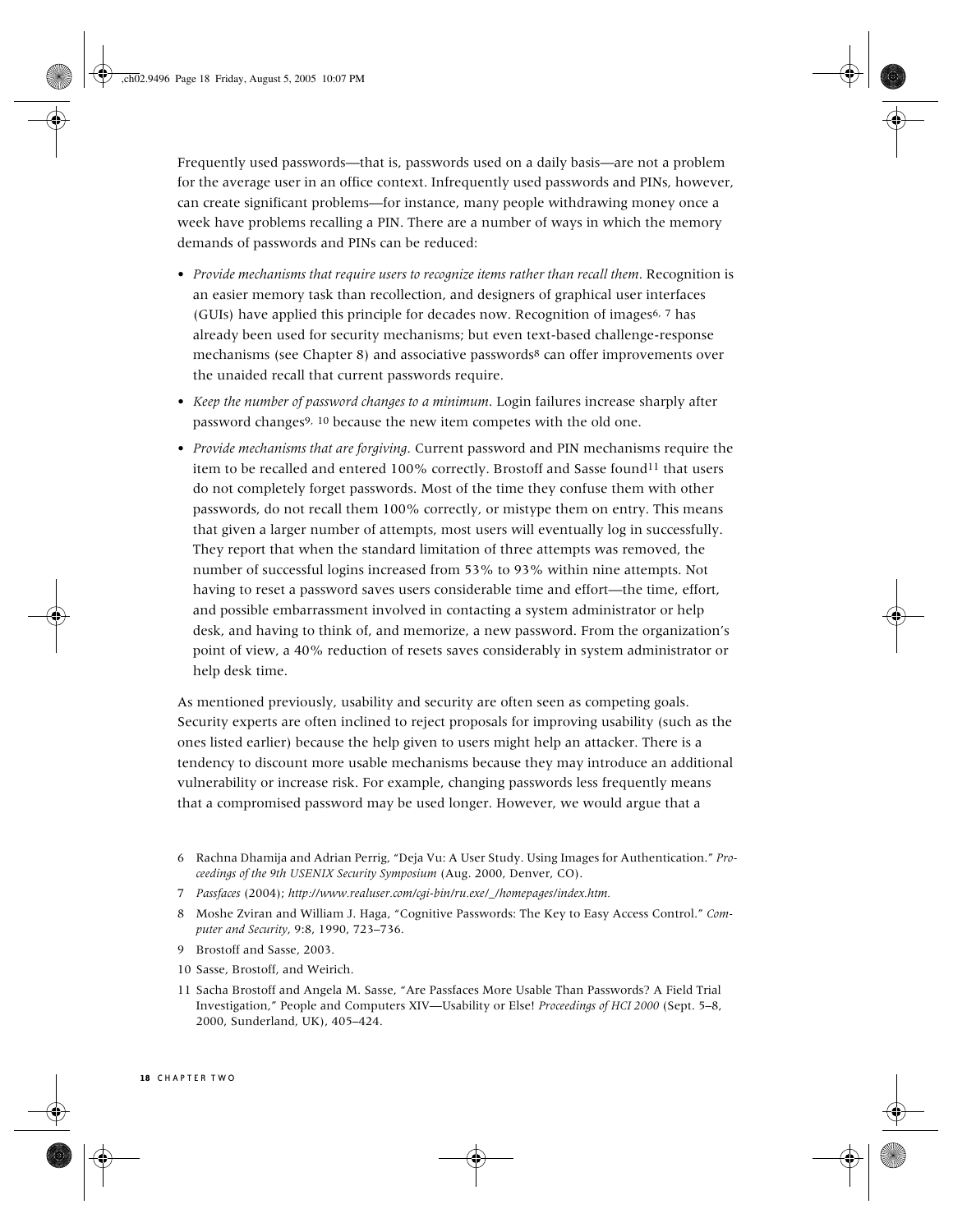usable mechanism should not be dismissed immediately because it may introduce a new vulnerability or increase an existing one. Such a sweeping dismissal ignores the importance of human factors and economic realities, and—as Tognazzini points out in Chapter 3—the goal of security must be to build systems that are actually secure, as opposed to theoretically secure. For example, users' inability to cope with the standard requirements attached to passwords leads to frequent reset requests. This increases the load on system administrators, and in response many organizations set up help desks. In many organizations, the mounting cost of help desks has been deemed unacceptable.12

To cope with the increasing frequency of forgotten passwords, many organizations have introduced password reminder systems, or encouraged users to write down passwords "in a secure manner"—for example, in a sealed envelope kept in a locked desk drawer. But such hastily arranged "fixes" to unusable security mechanisms are often anything but secure:

- *Password reminders.* These may be convenient for users and a fast and cheap fix from the organization's point of view, but they create considerable vulnerabilities that can be exploited by an attacker, and the fact that the password has been compromised may not be detected for some time. For this reason, the FIPS password guidelines<sup>13</sup> mandate that forgotten passwords should not be reissued, but must be reset.
- *Encouraging users to write down passwords.* This violates the cardinal principle of knowledge-based authentication: that the secret should never be externalized. The "secure manner" of writing down passwords facilitates insider attacks. And relaxing the rules may seem to help users, but also has drawbacks. Simple but strong rules ("you should never write down this password, or tell anyone what it is") are easier for users to cope with than more permissive but complex ones ("it's OK to write down your password and keep it in a sealed envelope in your desk, but it's not OK to write it on a Post-it that you keep under your mouse pad").

The risks associated with changing passwords less frequently thus need to be weighed against the risks associated with real-world fixes to user problems, such as password reminders and writing down passwords. The FIPS guidelines actually acknowledge that the load on users created by frequent password changes creates its own risks, which in many contexts outweigh those created by changing a password less frequently. Allowing users more login attempts helps only a fellow user attacking the system from the inside, but makes no difference if the main threat is a cracking attack. Frequent changing or resetting of passwords, on the other hand, tends to lead users to create weaker passwords—more than half of users' passwords use a word with a number at the end,14 a fact that helps crackers to cut down significantly the time required for a successful cracking attack.15

- 12 Sasse, Brostoff, and Weirich.
- 13 "Announcing the Standard for Password Usage," Federal Information Processing Standards Publication 112 (May 30, 1985).
- 14 Sasse, Brostoff, and Weirich.

<sup>15</sup> Jeff Yann, "A Note on Proactive Password Checking," *Proceedings of the New Security Paradigms Workshop 2001* (ACM Press).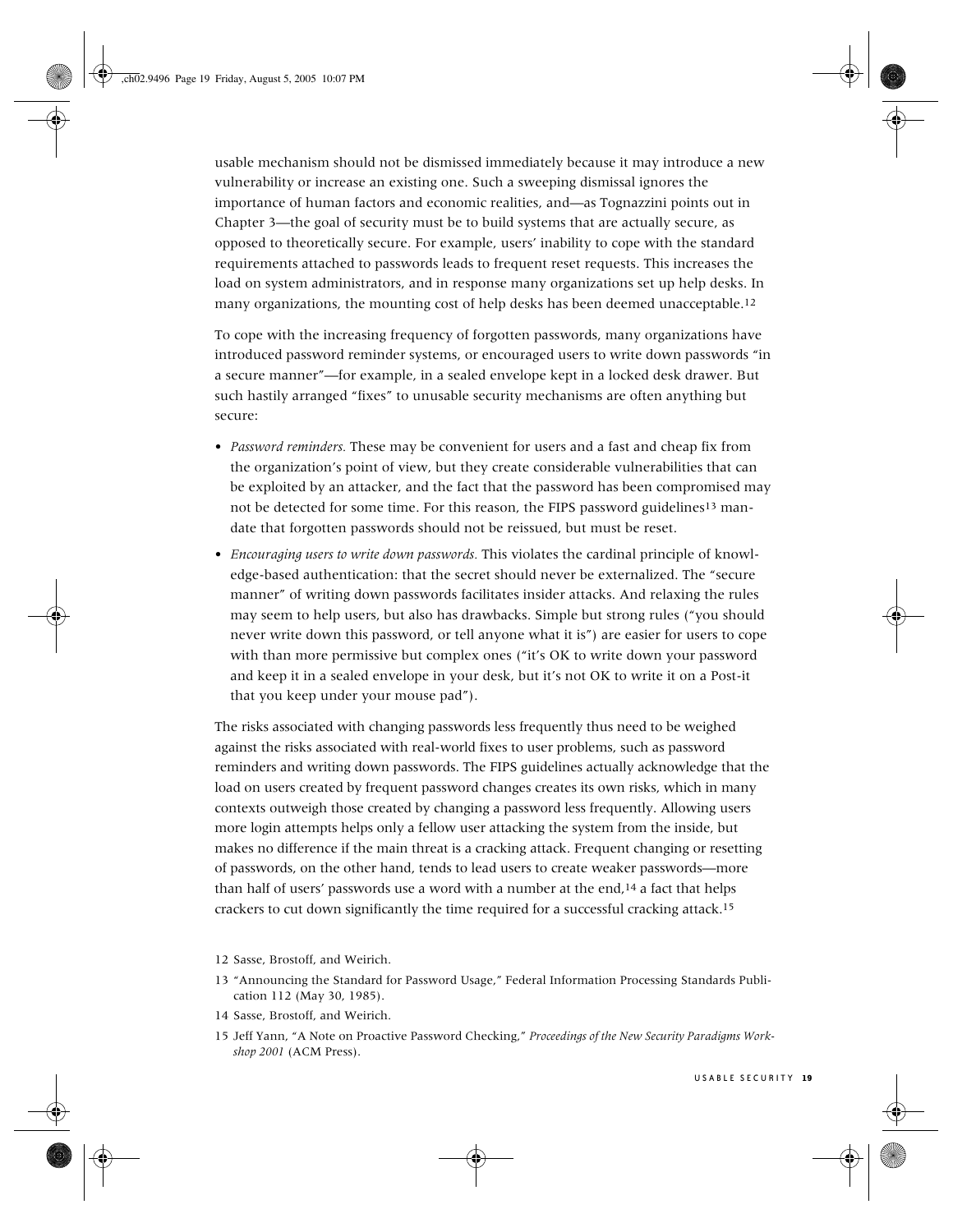#### **Awkward Behaviors**

Sometimes users fail to comply with a mechanism not because the behavior required is too difficult, but because it is awkward. Many organizations mandate that users must not leave systems unattended, and should lock their screens when leaving their desks, even for brief periods. Many users working in shared offices do not comply with such policies when their colleagues are present. If a user locks the screen of his computer every time he leaves the office, even for brief periods, what will his colleagues think? They are likely to suspect that the user either has something to hide or does not trust them. Most users prefer to have trusting relationships with their colleagues. Designers can assume that users will not comply with policies and mechanisms requiring behavior that is at odds with values they hold.

Another reason why users may refuse to comply is if the behavior required conflicts with the image they want to present to the outside world. Weirich and Sasse16 found that people who follow security policies to the letter—that is, they construct and memorize strong passwords, change their passwords regularly, and always lock their screens—are described as "paranoid" and "anal" by their peers; these are not perceptions to which most people aspire. If secure systems require users to behave in a manner that conflicts with their norms, values, or self-image, most users will not comply. Additional organizational measures are required in such situations. For example, a company can communicate that locking of one's screen is part of a set of professional behaviors (e.g., necessary to have reliable audit trails of access to confidential data), and not because of mistrust or paranoia. Labeling such behaviors clearly as "it's business, not personal" avoids misunderstandings and awkwardness among colleagues. In organizations where genuine security needs underlie such behavior, and where a positive security culture is in place, compliance can become a shared value and a source of pride.

For designers of products aimed at individual users, rather than corporations, identifying security needs and values ought to be the first step toward a usable security product. The motivation to buy, install, and use a security product is increased vastly when it is based on users' security needs and values—in Chapter 24 of this volume, Friedman, Lin, and Miller provide an introduction to value-based design and further examples.

#### **Beyond the User Interface**

The need for usability in secure systems was first established in 1975, when Saltzer and Schroeder17 identified the need for *psychological acceptability* in secure systems. Traditionally, the way to increase acceptability has been to make security mechanisms easier to use (by providing better user interfaces). The most widely known and cited

17 Jerome H. Saltzer and Michael D. Schroeder, "The Protection of Information in Computer Systems," *Proceedings of the IEEE*, 63:9 (1975), 1278–1308.

<sup>16</sup> Dirk Weirich and M. Angela Sasse, "Pretty Good Persuasion: A First Step Towards Effective Password Security for the Real World," *Proceedings of the New Security Paradigms Workshop 2001* (Sept. 10–13, Cloudcroft, NM); (ACM Press), 137–143.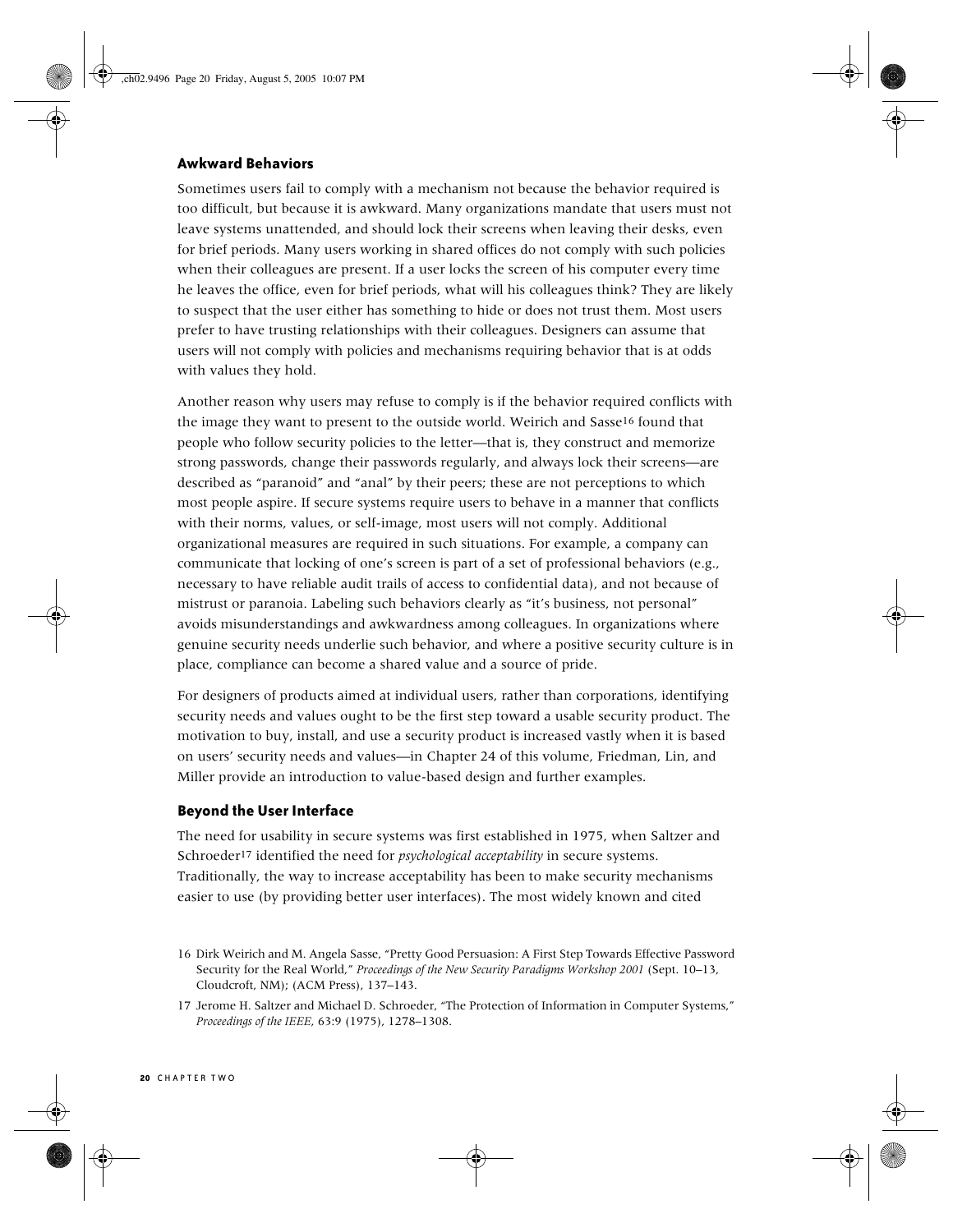paper on usability and security, "Why Johnny Can't Encrypt" (reprinted in Chapter 34 of this volume), reports that a sample of users with a good level of technical knowledge failed to encrypt and decrypt their mail using PGP 5.0, even after receiving instruction and practice. The authors, Alma Whitten and Doug Tygar, attributed the problems they observed to a mismatch between users' perception of the task of encrypting email and the way that the PGP interface presents those tasks to users, and they proposed a redesign to make the functionality more accessible.

User-centered design of security mechanisms, however, is more than user interface design. The case of PGP presents a good example. The problem lies less with the interface to PGP and more with the underlying concept of encryption (which predates PGP). The concept of encryption is complex, and the terminology employed is fundamentally at odds with everyday language: a cryptographic key does not function like a key in the physical world, and people's understanding of "public" and "private" is different from how these terms are applied to public and private keys. This will always create problems for users who do not understand how public-key encryption works. While some security experts advocate educating all users on the workings of public-key encryption so that they can use PGP and other encryption mechanisms, we argue that it is unrealistic and unnecessary to expect users to have the same depth of understanding of how a security mechanism works. Some computing people in the 1980s argued that it would never be possible to use a computer without an in-depth knowledge of electronics and programming; arguing that all users will have to become security experts to use systems securely is similarly misguided. The conceptual design approach, pioneered by Don Norman,18 has been used to make complex functionality available to users who don't understand the detailed workings of a system, but have a task-action model ("if I want this message to be encrypted, I have to press this button").

However, the way in which people interact with security policies and mechanisms is not limited to the point of interaction. It is a truism of usability research that a bad user interface can ruin an otherwise functional system, but a well-designed user interface will not save a system that does not provide the required functionality. Designers can expend much effort on making a security mechanism as simple as possible, and find that users still fail to use it. Using a well-designed security mechanism is still more effort than not using it at all, and users will always be tempted to cut corners, especially when they are under pressure to complete their production task (as we will discuss later in this chapter). To make an effort for security, users must believe that their assets are under threat, and that the security mechanism provides effective protection against that threat.

18 Donald A. Norman, "Some Observations on Mental Models," in D.A. Gentner and A.A. Stevens (eds.), *Mental Models* (Hillsdale, NJ: Erlbaum).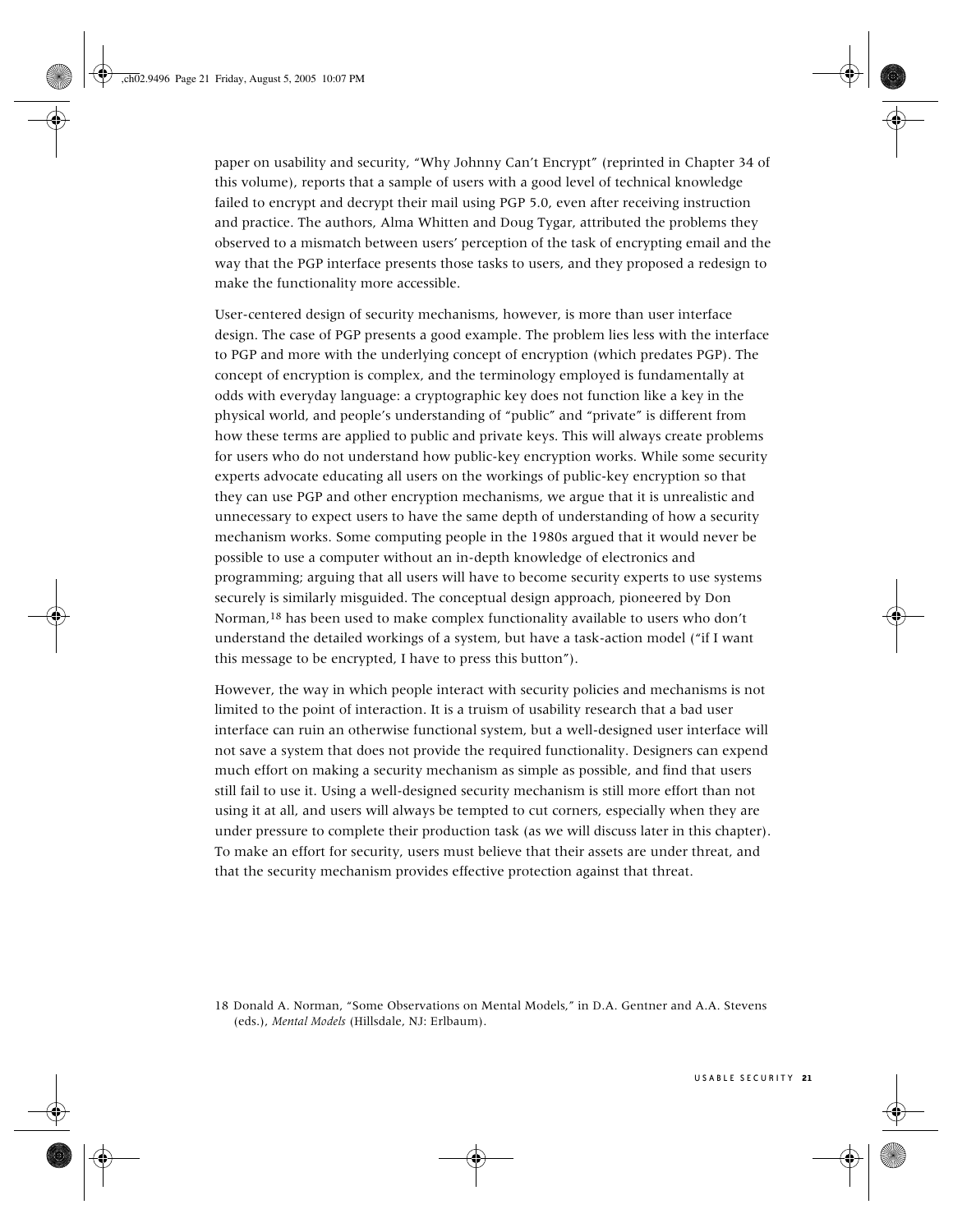# **Process: Applying Human Factors Knowledge and User-Centered Approaches to Security Design**

The process of building a secure system is vital to its effectiveness. The *process* is the means by which security needs are assessed, policies are elaborated, and countermeasures are designed. As with any software development project, the right mix of participants, expertise, and methodology is vital in ensuring a system that is actually secure. To achieve this, designers of secure systems need to consider that security is not the primary goal of users and organizations. The role of security is a supporting one—to protect assets and activities that users care about or that are part of the production activity of business organizations.

### **Security Is a Supporting Task**

Two further concepts that are key to designing successful security applications are *goals* and *tasks*. Human behavior is essentially goal driven, so the effective and efficient execution of tasks that help users attain goals is a key principle for designing successful systems. Human factors analysts distinguish between *production tasks* (those that are required to achieve the goal or produce the desired output) and *supporting tasks* (those that enable production tasks to be carried out in the long run, or be carried out more efficiently, but are not essential to achieving the goal). Security—like safety—is a supporting task. Production tasks are the reason why a system exists, and if production tasks cannot be completed effectively and efficiently, the system will cease to exist. Users put production tasks first; organizations, sensibly enough, do the same from a higherlevel perspective. This understanding leads us to a number of insights for security design:

- *Security tasks must be designed to support production tasks*. Security tasks must not make demands on users that conflict with the demands of their production tasks. The performance requirements for a security task must be derived from the performance requirements for the production task. The current reality is that security mechanisms are often chosen without consideration of the production tasks, and individual users are often left to make a choice between complying with security regulations on the one hand or getting their job done on the other—and the choice they make is predictable. When security needs require a reduction in the efficiency of a production task, the need for the extra effort has to be communicated clearly to users. Tradeoffs between production tasks and security should not be made by security experts, who naturally prioritize security over efficiency. Rather, these decisions should be made in consultation with those in charge of business processes and workflow.19
- *Users need to understand and accept the need for security tasks*. In an ideal world, we would have systems where security is integrated seamlessly and demands no extra effort. We could, for instance, imagine a gait recognition system that identifies users as they walk

19 Sacha Brostoff and Angela M. Sasse, "Safe and Sound: A Safety-Critical Approach to Security Design," New Security Paradigms Workshop 2001.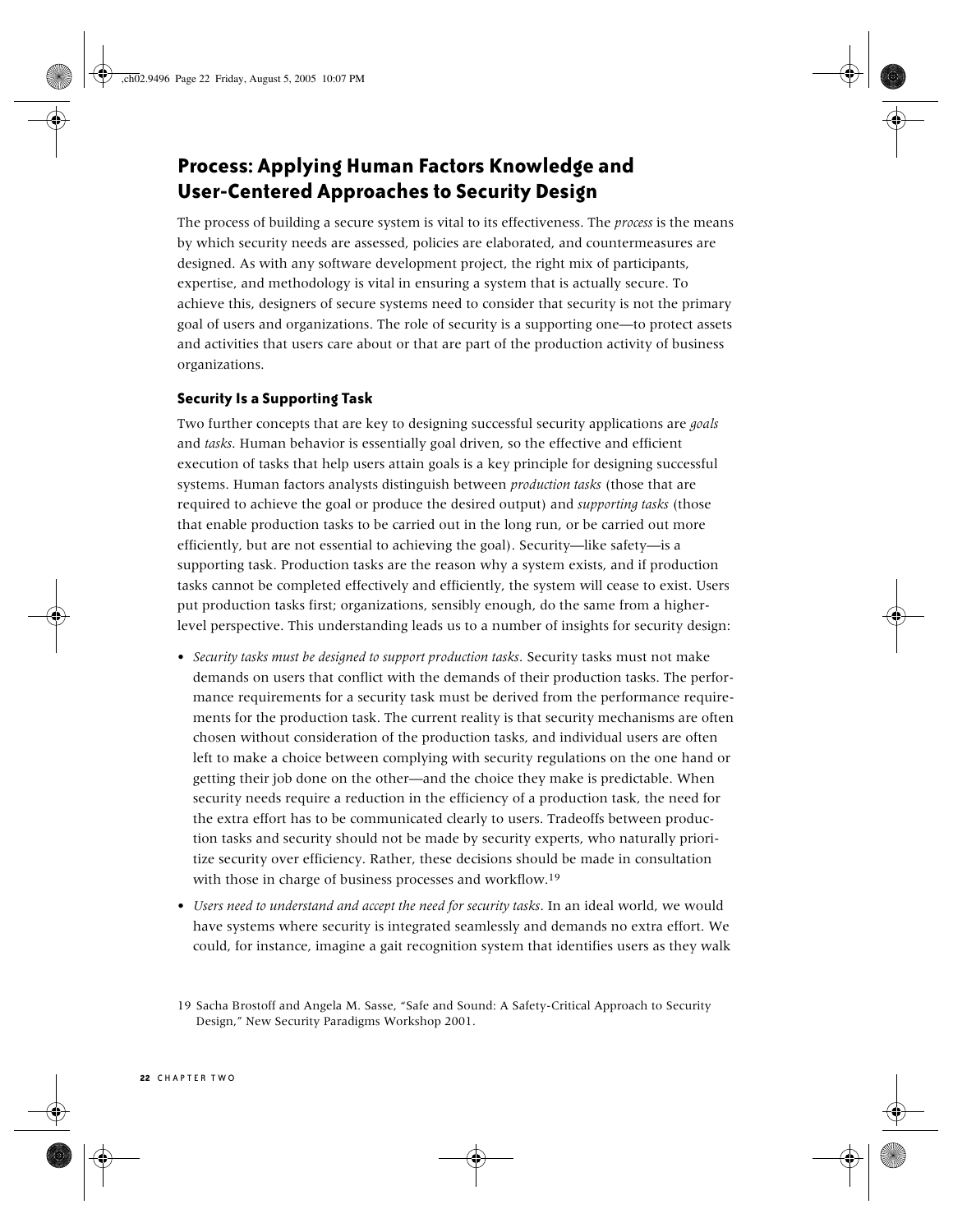up to a door and open it to those who are authorized, remaining shut to those who are not. In reality, however, even a well-chosen and well-configured security mechanism demands extra effort—in the gait example, users may need to remember to carry a token that identifies them and to make special arrangements to take visitors into the building. To avoid users' natural inclination to shortcut security, they need to understand and accept the need for the security task, and be motivated to comply with it.

#### **A Process for Designing Usable Secure Systems**

Zurko and Simon20 were among the first to point out that current security mechanisms make unreasonable demands on all stakeholders: system administrators and system developers, as well as users, struggle with the increasing amount and complexity of work involved in keeping systems secure.

System administrators struggle with the increasing workload involved in securing systems at all possible levels (hardware, operating system, network, applications), keeping up with patches, registering users, and managing accounts.

Many developers feel overwhelmed by the complexity involved in securing the systems they develop. Often, security weaknesses are introduced because developers do not realize the security implications of their design decisions. Because security is seen as a nonfunctional requirement in software engineering terms, the need to secure functions is often not considered until the design is completed. Users often compound this problem by asking to see functions working as early as possible. Even when a security analysis has been done at the outset of the project, the implications for design may not be considered because they are kept in a document separate from the system specification. Today, developers are often left with the responsibility for making security decisions in new applications.

To address these issues, Flechais, Sasse, and Hailes<sup>21</sup> have proposed an integrated development method for secure systems that does the following:

- Brings together all stakeholders (system developers, owners, users, administrators, and security experts) to carry out a risk analysis and to consider the practical implications of proposed security mechanisms in the context of use
- Integrates security into the software engineering documentation that developers refer to throughout the development process

Appropriate and Effective Guidance for Information Security (AEGIS) is a sociotechnical software engineering methodology for creating secure systems based on asset modeling, security requirements identification, risk analysis, and context of use. The purpose is to

- 20 Mary E. Zurko and Richard T. Simon, "User-Centered Security," New Security Paradigms Workshop 1997.
- 21 Ivan Flechais, Angela M. Sasse, and Stephen Hailes, "Bringing Security Home: A Process for Developing Secure and Usable Systems," *Proceedings of the New Security Paradigms Workshop 2003*.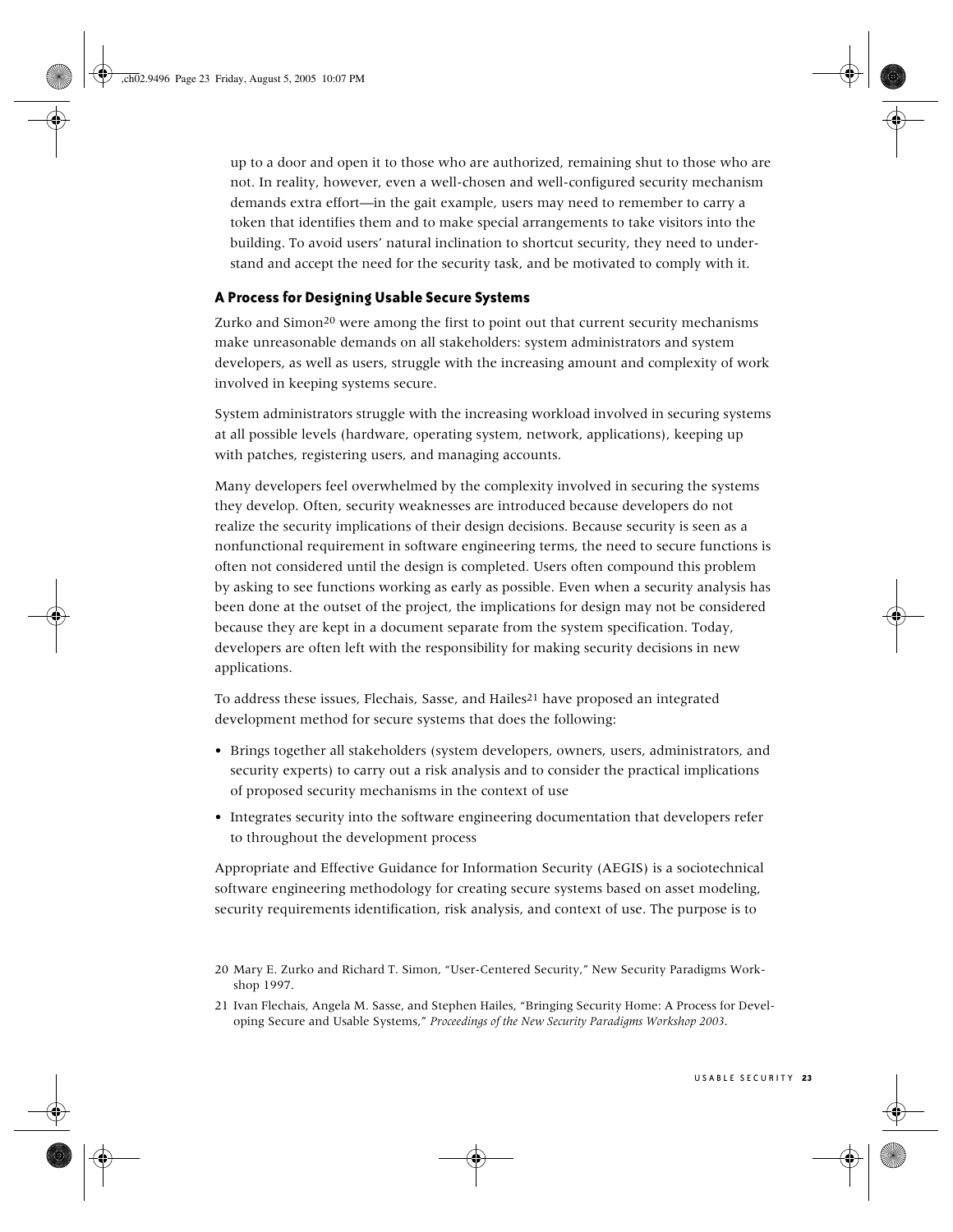provide system developers with simple and intuitive tools for producing a secure system that takes end user needs into account and promotes security buy-in. The core processes of AEGIS are shown in Figure 2-1.



*FIGURE 2-1* **.** *AEGIS activity diagram*

The core AEGIS processes consist of:

- 1. *Gathering participants in the design process*. This requires identifying and ensuring the participation of key stakeholders, including users, managers, and system owners.
- 2. *Identifying the system's assets.* Assets represent the most fundamental valuables in a system. These include hardware or software components, physical artifacts, employees, etc.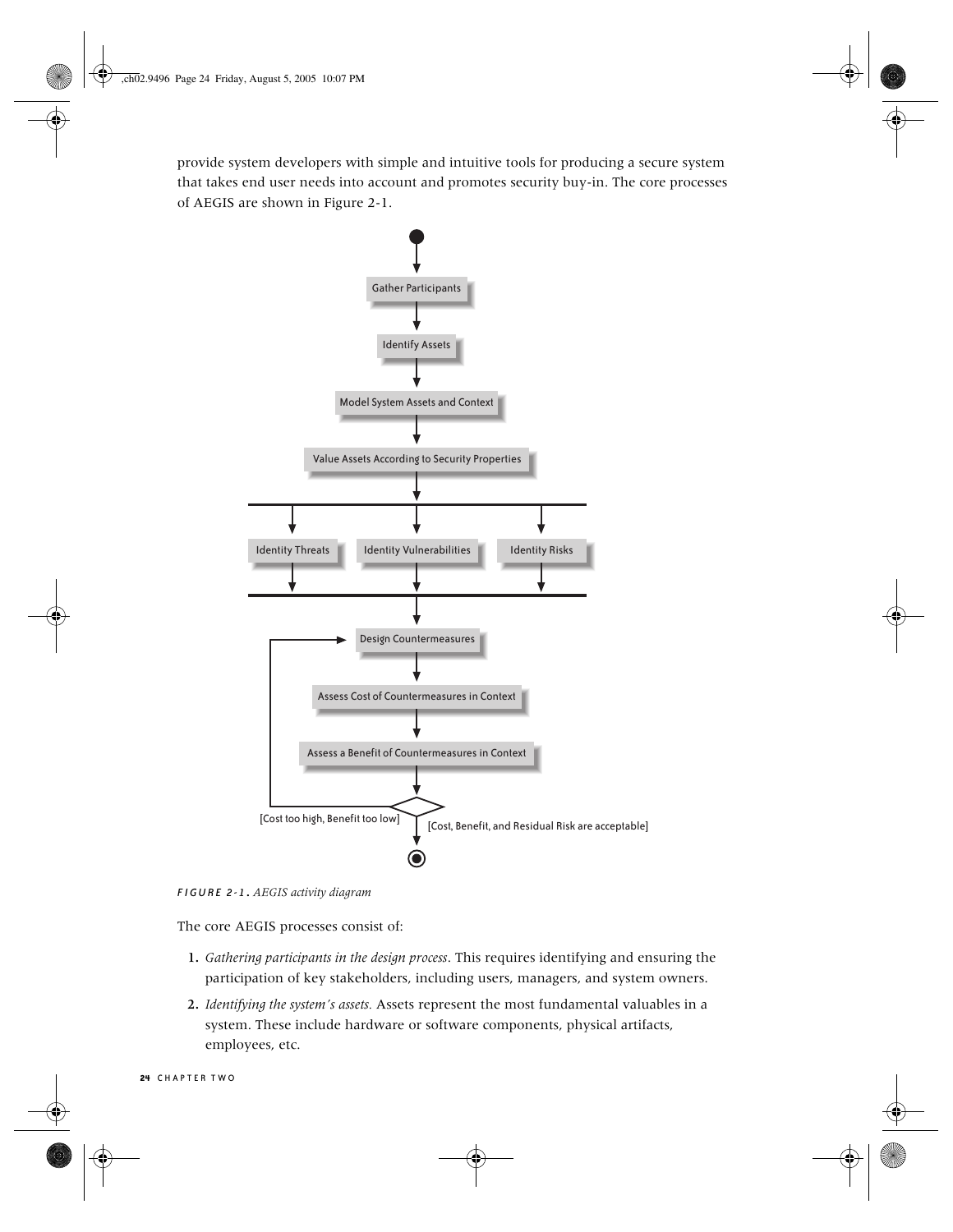- 3. *Modeling assets in the context of operation*. As seen from the HCI design technique known as *contextual design*,22 understanding the context in which the system operates is a useful tool for designing a practical and usable system. Modeling the physical and cultural environment of the assets provides greater information about the system that can then inform the security design.
- 4. *Identifying security requirements on the assets*. Getting stakeholders to assign a value to the assets according to certain security properties (such as confidentiality, integrity, and availability) gives a clear insight into which aspects of the system are most important. This also provides greater clarity into which aspects of security deserve the most attention—for example, providing a high degree of availability requires a different architecture from satisfying a high confidentiality requirement. Figure 2-2 shows an example model in which assets, context, and security requirements have been recorded.
- 5. *Conducting a risk analysis in which vulnerabilities, threats, and risks are identified*. Together with the identification of important security requirements, this allows the identification of areas in which the system is at risk and the potential impact to the system is deemed to be high.
- 6. *Designing the security of the system*. This design is based on the security requirements identified by the stakeholders and the risk analysis highlighting areas where the system is unacceptably vulnerable. At this point, countermeasures are proposed and evaluated against both their cost and their effectiveness. The contextual information identified previously is important in assessing the cost of the countermeasure to the system as a whole—this includes financial, organizational, and user costs. Identifying the benefit of the countermeasure depends on an assessment of the effectiveness of that measure at preventing, detecting, or reacting to identified risks. Based on a better understanding of the impact of the countermeasure, it can then either be accepted or rejected as a part of the architecture.

By involving stakeholders in the security analysis, AEGIS provides several benefits:

- It provides increased awareness of security in the participants, allowing them to identify a number of problems and issues with security themselves, and providing a wealth of information about the needs of stakeholders. This information is elicited and recorded in the asset model, which is used throughout the security design.
- The security aspects of the system become much more accessible and personal. This can be invaluable in combating security apathy, and can be a powerful means of overcoming a lack of security motivation.
- By providing a simple model through which the security properties of the system can be discussed by stakeholders, communication during the design of security is improved—and that supports better security decision making.

22 Hugh Beyer and Karen Holtzblatt, *Contextual Design* (San Francisco, Morgan Kaufmann, 1977).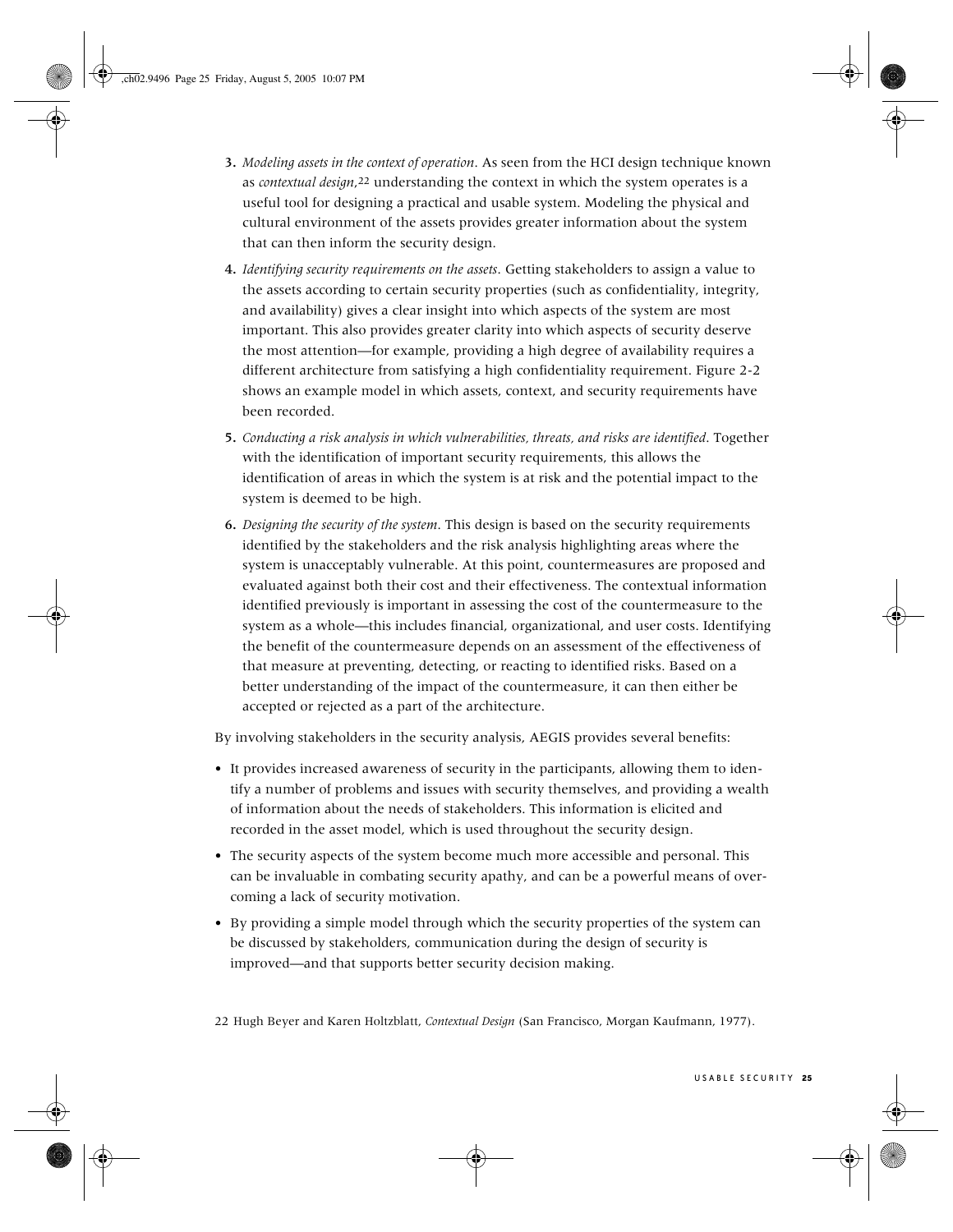,ch02.9496 Page 26 Friday, August 5, 2005 10:07 PM



*FIGURE 2-2* **.** *Sample AEGIS asset model*

# **Panorama: Understanding the Importance of the Environment**

The environment surrounding the process of developing security is also extremely important to the effective operation of the product (security mechanism). During the design of the security, a number of factors not necessarily related to any security needs can influence the final product. The personal responsibility of participants for the resulting security, the enthusiasm of high-level management for security (even their presence in the design process), pressure to achieve functional features, time-to-market, personal agendas, ethical constraints, industrial involvement, and legal requirements—all influence security design in one way or another.23

The cultural panorama surrounding security does not stop affecting it after the design is complete, but continues even after it has been put to use. An analysis by Flechais, Riegelsberger, and Sasse24 has identified the influences and mechanics of trust relationships in the operation of secure systems. In most current cases, existing trust relationships in an organization facilitate the breaking of security policies and practices. In fact, given the right (and currently widespread) environment, simply adhering to existing security policies can undermine social relationships within a group of peers. The authors argue that trust relationships are beneficial for organizations by promoting *social capital*25 (i.e., trust based on shared informal norms that promote cooperation)26 and that the organizational culture and the actual security should be designed to support both trust relationships and adherence to policy.

23 Flechais, Sasse, and Hailes.

- 24 Ivan Flechais, Jens Riegelsberger, and Angela M. Sasse, "Divide and Conquer: The Role of Trust and Assurance in the Design of Socio-Technical Systems," Technical Report, 2004.
- 25 Mitnick and Simon.
- 26 Brostoff and Sasse, 2001.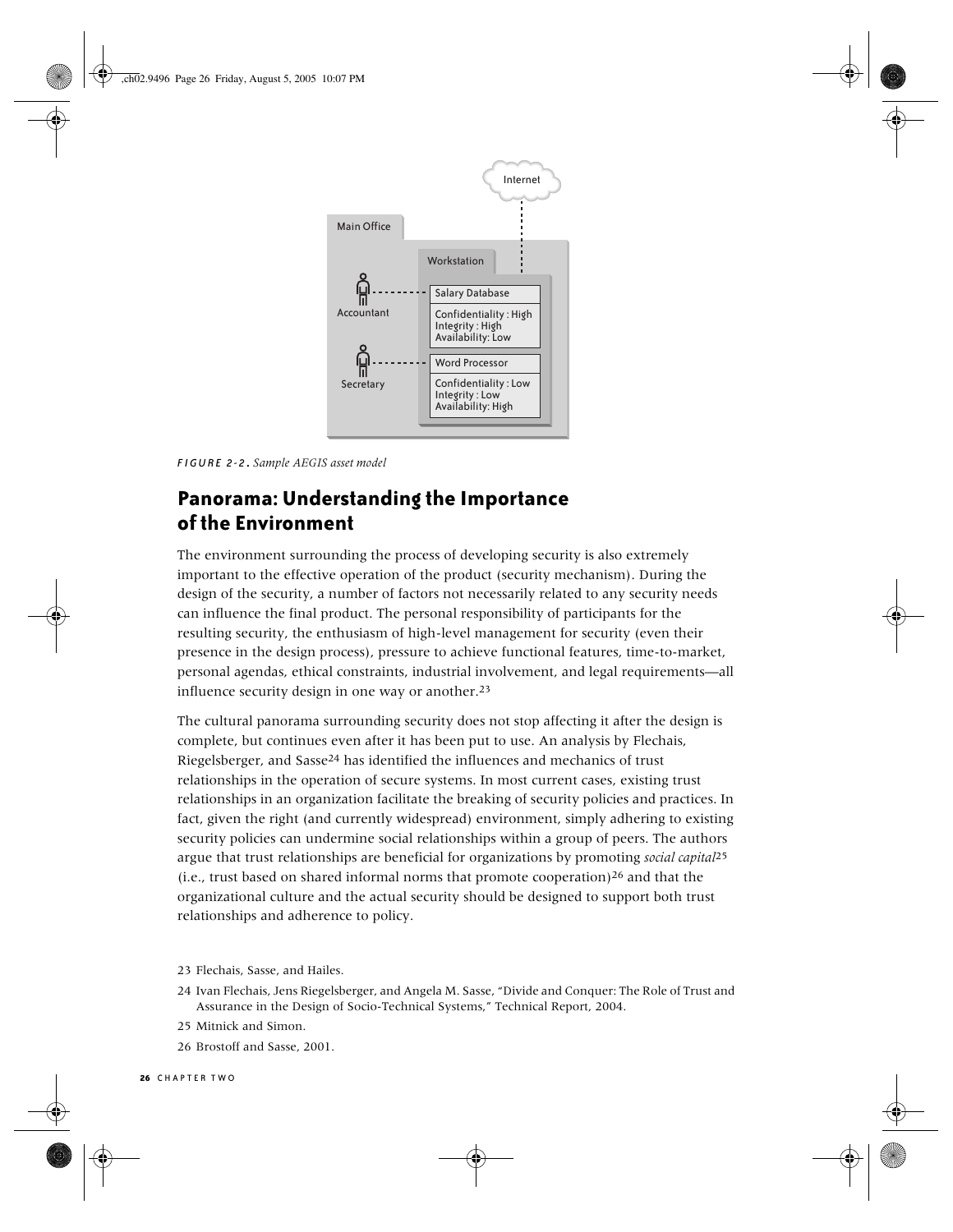#### **The Role of Education, Training, Motivation, and Persuasion**

While a well-designed security mechanism won't put off users, it also won't entice them to make the extra effort that security requires. In many home and organizational contexts, users lack the motivation to make that extra effort. User education and training can be used to explain the need for the effort that security requires, but changing users' knowledge and understanding does not automatically mean they will change their *behavior*. Dhamija and Perrig, <sup>27</sup> for instance, found that a sample of users with weak passwords had "received relevant training" and did know how to construct strong passwords; however, they chose not to comply with the request to construct strong passwords. The first point to make here is that there is a difference between education and training: while *education* is largely about teaching concepts and skills, *training* aims to change behavior through drill, monitoring, feedback, reinforcement, and—in the case of willful noncompliance—punishment. Because social engineering attacks often bypass technology altogether to obtain access or information, Mitnik and Simon28 emphasize that effective security education and training should:

- Not only focus on correct usage of security mechanisms, but also address other behaviors—for example, checking that callers are who they claim to be
- Encompass all staff, not only those with immediate access to systems deemed at risk

Many organizations simply provide security instructions to users and expect these instructions to be followed. The material disseminated may even threaten punishment. However, the threat of punishment alone won't change users' behavior—rather, if users see that rules are not enforced, they will lose respect for the security in general, and the result is a declining security culture. Even though some security experts advocate rigorous punishment as a way of weeding out undesirable user behavior, this is not an easy option. Policing undesirable behavior—detection and punishment—requires considerable resources, can be detrimental to the organizational climate, and may have undesirable side effects (such as increasing staff turnover). Given that sanctions have an effect only if they are applied, and given that there may be undesirable side effects, an organization would be well advised to specify sanctions only for a small set of key behaviors that it deems to be putting key assets at risk.

Weirich and Sasse29 identified a set of beliefs and attitudes held by many users who do not comply with security policies:

- Users do not believe they are personally at risk.
- Users do not believe they will be held accountable for not following security regulations.
- 27 Dhamija and Perrig.
- 28 Mitnick and Simon.
- 29 Weirich and Sasse, 2001.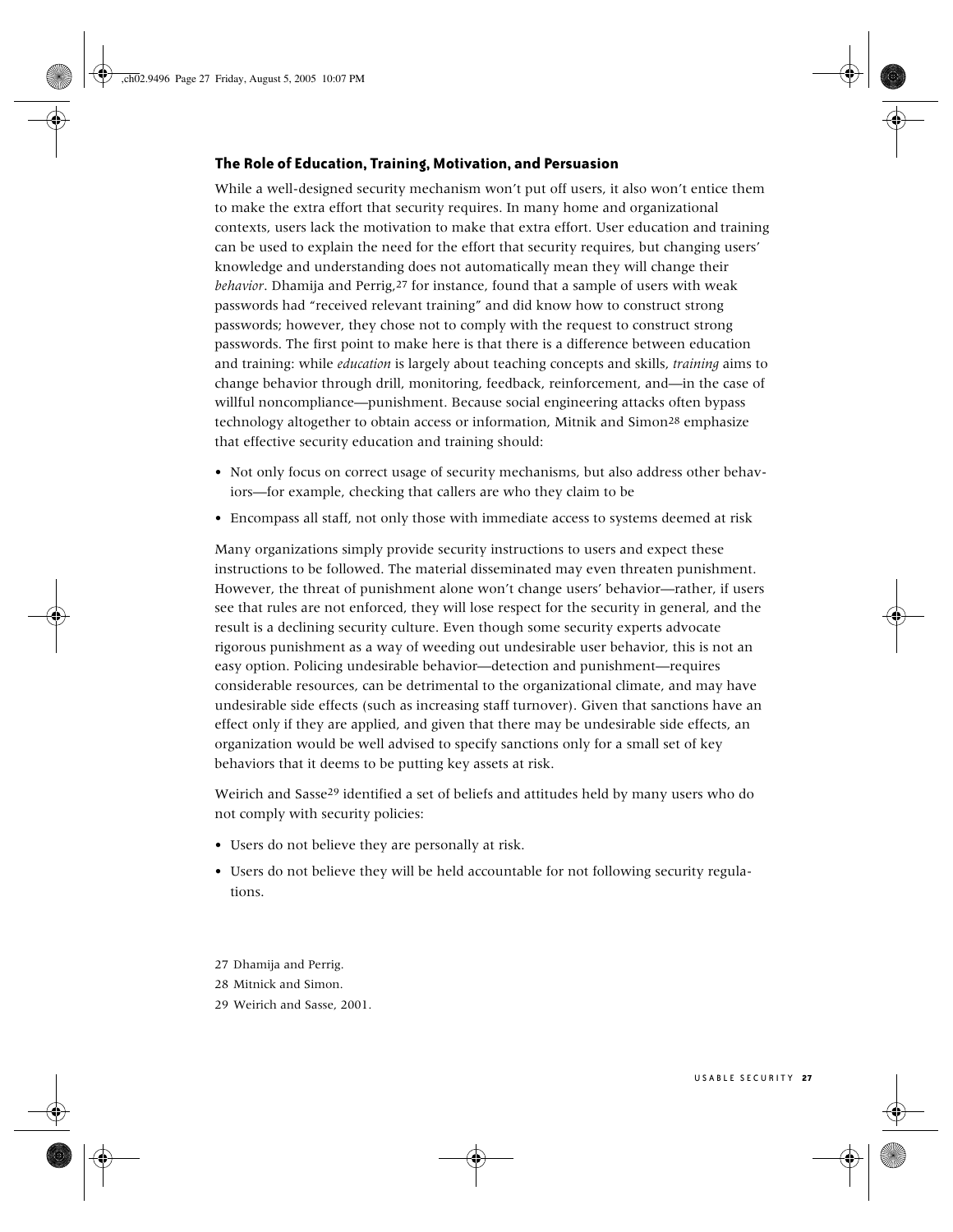- The behavior required by security mechanisms conflicts with social norms.
- The behavior required by security mechanisms conflicts with users' self-image. (The perception is that only "nerds" and "paranoid" people follow security regulations.)

There can be no doubt that security in general, and IT security in particular, currently suffers from an image problem. Education campaigns (similar to those employed in health education) can be effective only if they make users believe that something they care about is at risk. In the most recent CSI/FBI survey,30 the overwhelming majority of respondents stated that their company needed to invest in raising security awareness. When users cannot be motivated, persuasion needs to be employed. In this chapter, we present some examples of persuasion designed to improve security behavior in the corporate context; Fogg31 offers techniques for designing applications and interfaces that intrigue, persuade, and reward users to achieve desired user behavior in general.

#### **Building a Security Culture**

Earlier in this chapter, we emphasized the importance of having organizations integrate security into their business processes, and argued that the best motivation for users to exhibit desired security behavior is if they care about what is being protected, and understand how their behavior can put these assets at risk. These two arguments provide the foundation for the next key point: organizations must become actively involved in security design. They need to build a security culture as much as they need to build a system of technical countermeasures. Although some organizations understand that risk analysis is the bedrock of security design, many still do not understand the role of security in their business/production processes. Too many organizations are still copying standard security policies, deploying standard security mechanisms, and leaving decisions about security largely to security experts. Security decisions are then often made in an ad hoc fashion, as a "firefighting" response to the latest threat.

Organizations need to become actively involved in making decisions about what should be protected, and how. This requires performing a risk and threat analysis, and making decisions based on what makes economic sense for the business, instead of trying to meet abstract standards set by security experts. Although many companies already use risk analysis methods, they often fail to consider the interests and needs of all stakeholders such as users—and the economics of security are currently not well understood.

Once specific security goals appropriate to the organization have been established, role models are essential to change behavior and rebuild the security culture. This will require buy-in from the top. Currently, senior managers sometimes exhibit bad security behavior because they believe that they are too important to bother with "petty" security policies. The security experts to whom they have delegated responsibility for the organization's

<sup>30</sup> Ninth Annual CSI/FBI Survey on Computer Crime and Security (2004); *http://www.gocsi.com/.*

<sup>31</sup> B. J. Fogg, *Persuasive Technology. Using Computers to Change What We Think and Do* (San Francisco: Morgan Kaufmann, 2003).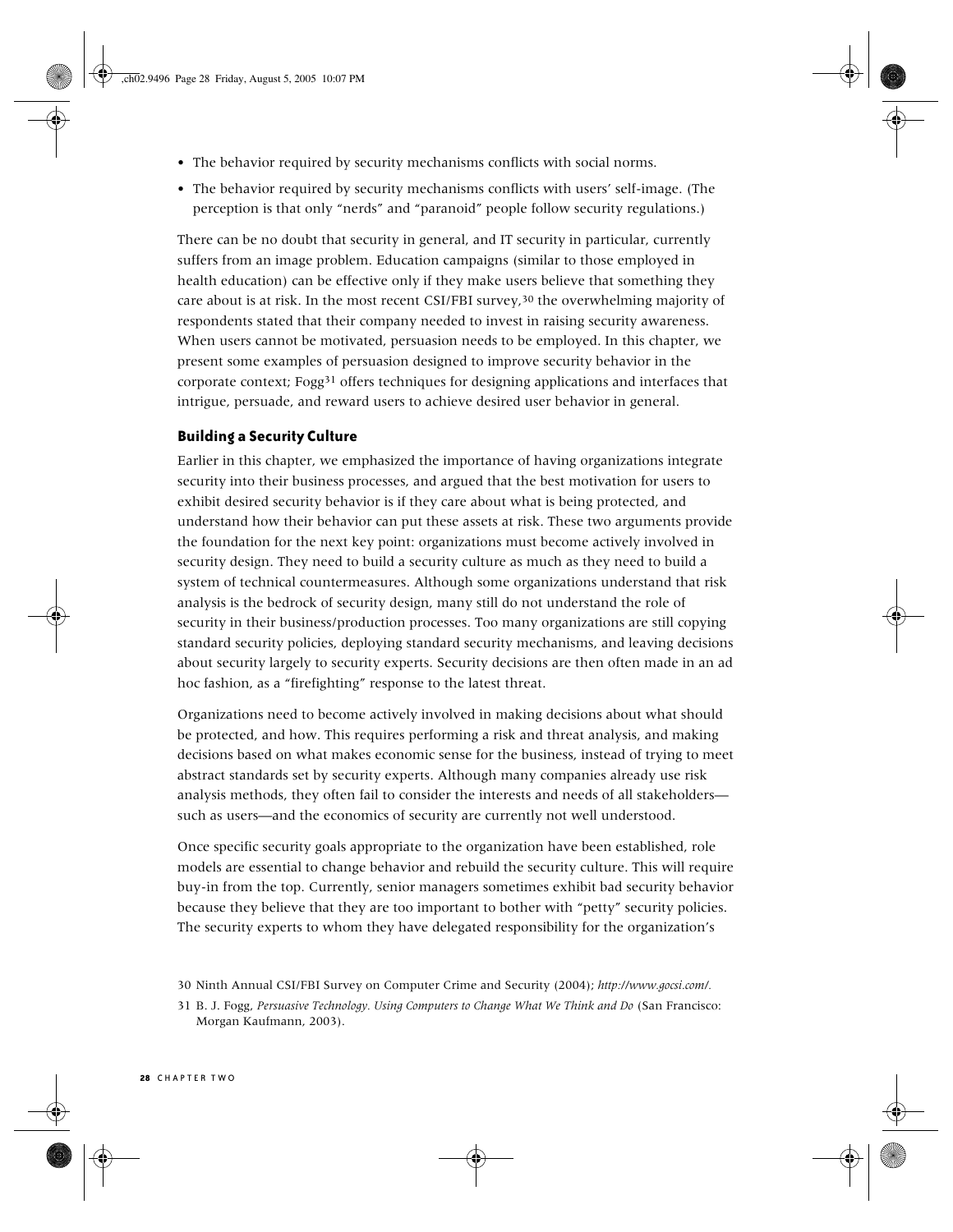responsibility are often unable to force senior managers—who have the power to fire them—to comply with security policies. We would argue that the ultimate responsibility for security, as for safety, always should lie with senior management. Security experts can advise, implement, and monitor, but they cannot take sole responsibility for making an organization's security work.

An additional approach worth considering is to make secure behavior a desirable trait. This can be done through social marketing or by making such behavior part of professional and ethical norms.32 Organizations that deal with confidential customer data, for instance, must make clear to all of their staff that they have a duty to safeguard such data from unauthorized access or tampering.

### **Conclusion**

This chapter started with the observation that only usable security is effective security, and outlined how human factors knowledge and user-centered design techniques can be applied to increase usability. Effective security requires us to look beyond the user interface to security tools, where most of the current research and development effort is focused. Changing undesirable user behavior is a complex task, and one that cannot be achieved by education or punishment alone. An organization is a sociotechnical system, and security design needs to address both technical and human aspects. Furthermore, security needs to be integrated into the business processes of an organization to be workable in practice and economically viable.

As a first step in this direction, Brostoff and Sasse<sup>33</sup> have adapted Reason's model of human error (a sociotechnical model for improving safety behavior in organizational contexts) to security. Reason's model is a good starting point because safety and security share the "supporting task" problem. Two key differences are that the benefits of safety are more obvious to most users, and that safety does not have adversaries who actively seek to attack. In many Western countries, health and safety regulations have led to significant changes in organizational culture with respect to employee safety. Responsibility for safety lies with management, for they allocate resources; this chapter has made the argument that security needs to be viewed in a similar way.

32 Sasse, Brostoff, and Weirich. 33 Brostoff and Sasse, 2001.